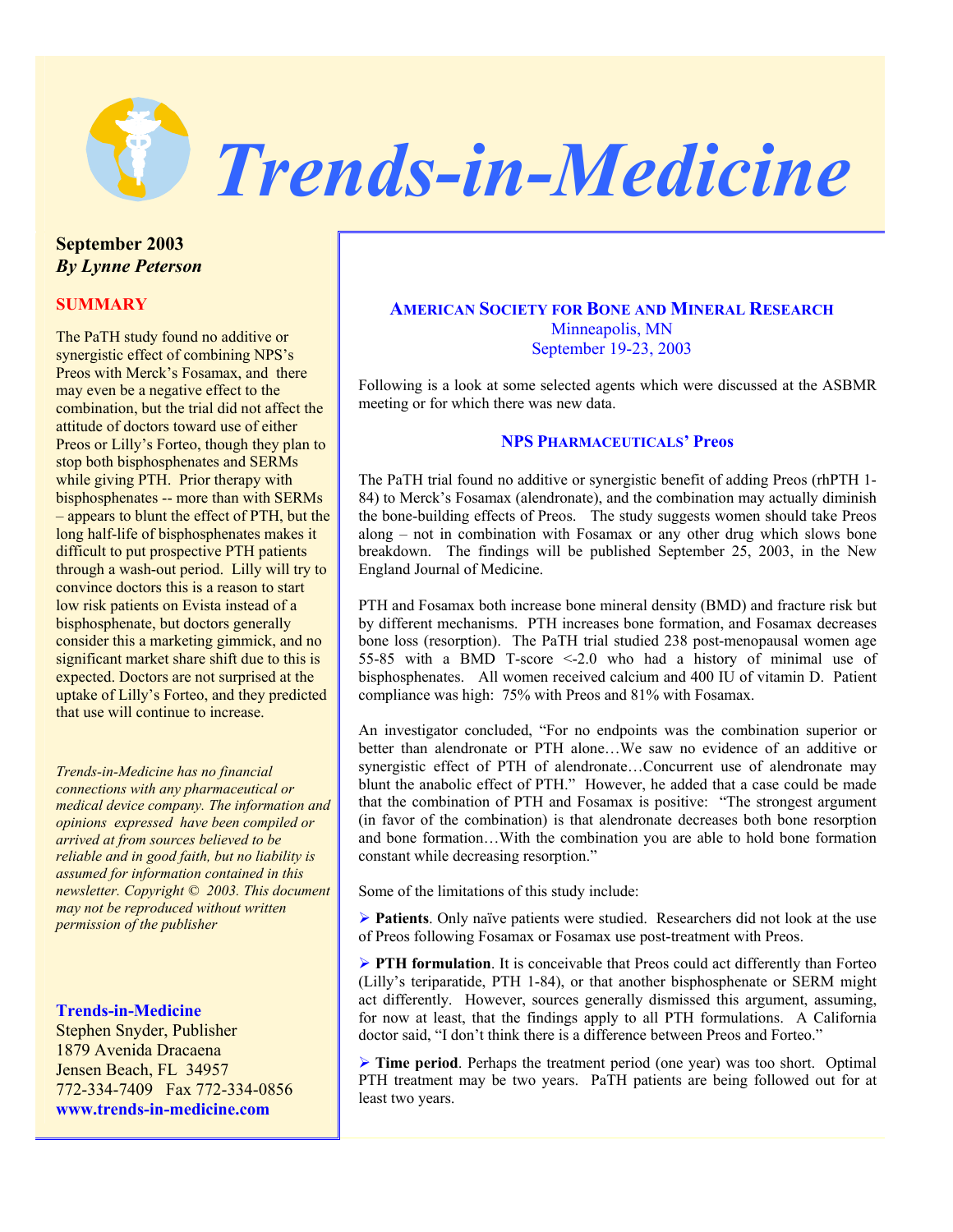¾ **Fracture data**. There is no fracture data on combination therapy. An expert said, "The fracture data from other trials indicates PTH is no better than alendronate; they are almost equivalent in fracture reduction, so in treating a naïve patient, I'm not sure you could choose one over the other."

¾ **Quality of bone formation**. There is no information on this yet. An expert said, "Clearly the quantity of bone is reduced (with the combination), but what is the quality of the bone made?"

| <b>12-Month PaTH Trial Results</b>         |                                                        |                                                        |                                   |  |
|--------------------------------------------|--------------------------------------------------------|--------------------------------------------------------|-----------------------------------|--|
| <b>Measurement</b>                         | Preos $100 \mu g$<br>$n=119$                           | <b>Preos+Fosamax</b><br>$n=59$                         | Fosamax 10 mg<br>$n=60$           |  |
| Average age                                | 69                                                     | 70                                                     | 71                                |  |
| <b>Change in BMD by DXA</b>                |                                                        |                                                        |                                   |  |
| Spine                                      | $+6.2\%$                                               | $+6.1\%$ *                                             | $+4.6\%$ *                        |  |
| Hip                                        | $+0.8%$                                                | $+1.8\%$ *                                             | $+2.0%$                           |  |
| <b>BMD</b> by QCT                          |                                                        |                                                        |                                   |  |
| Trabecular spine                           | $+23.8%$                                               | $+11.3%$                                               | $+7.6%$                           |  |
| Total hip                                  | $-2.4\%$                                               | $-0.96$                                                | $+1.2%$                           |  |
| <b>Other measurements</b>                  |                                                        |                                                        |                                   |  |
| Formation (P1NP)                           | $+146%$                                                | $-16%$                                                 | $-74%$                            |  |
| <b>Resorption</b> (serum)<br>CTX)          | $+104%$                                                | $-14%$                                                 | $-73%$                            |  |
| <b>Changes in markers of bone turnover</b> |                                                        |                                                        |                                   |  |
| Formation                                  | $Up ~150\%$<br>by 3 months and<br>maintained to 1 year | Initial increase<br>then steady decline<br>over a year | Steady decrease<br>over a year    |  |
| Resorption                                 | Increase                                               | Decrease                                               | Decrease more<br>than combination |  |

Doctors questioned about the study all said the PaTH results probably will affect their prescribing practices going forward. When PTH is prescribed in the future, all sources said they will make the PTH monotherapy. That is, if the patient already was on a bisphosphenate – Fosamax or any other bisphosphenate – it will be discontinued while the patient is on PTH, and naïve patients will be given only PTH during the course of treatment with PTH. One doctor said, "The bulk of evidence suggests if you are going to prescribe PTH, it would be better to use PTH alone during the period of PTH." Another commented, "Any patient getting Forteo now has to wonder about the effects of any anti-resorptive." A third said, "Just because the combination response is blunted doesn't mean there isn't still a good response." A fourth said, "I'm not sure you should stop bisphosphenates when you put a patient on PTH, but that's what I do."

However, no source plans to put patients through a "washout" period to clear the bisphosphenate from the patient's system before starting PTH. Sources explained that the half-life of bisphosphenates is too long -- a year or longer for Fosamax and Actonel (Proctor  $&$  Gamble, risedronate) – to make that feasible. A doctor said, "It is difficult for patients to have a washout when they don't take the medication, and no one knows how long the washout should be  $-$  a week, a month, six weeks, longer. It is difficult to tell someone at high risk not to take anything...and it is not clear that there is any benefit to stopping the bisphosphenate briefly…If I had a patient with a very low BMD who was on alendronate and the patient had fracture, I would stop the alendronate and use PTH, but in 18 months, when I was done with the PTH, I would then restart the alendronate." Once the course of treatment with PTH is finished, doctors all said they are comfortable starting (or restarting) a bisphosphenate.

> Other PTH trials are underway that should shed additional light on this issue. These include a small, NIH-sponsored trial of once-weekly Preos.

> The injection device for Preos is different from the Forteo device. Sources familiar with the Preos device had mixed reviews. Some said it works as easily and simply as the Forteo device, but others said it is cumbersome. Most did not see this as a significant differentiating factor between the two products.

> *How can Preos differentiate itself from Forteo?* Sources cited these possible areas:

> ¾ **Side effects.** A 100 µg dose of Preos was described as roughly equivalent in efficacy to the marketed dose of 20 µg of Forteo, but the side effects may be different.

¾ **Osteosarcoma**. If the Preos rat study which is due to be released in November 2003 doesn't show a problem with osteosarcoma, NPS would have a marketing advantage, doctors agreed. However, so far, sources have no indication of what the rat carcinoma data with Preos is likely to show.

¾ **Calcium metabolism**. There is a difference in calcium metabolism between Preos and Forteo but an experts said, "It is hard to say which is better, but they are different…The theory is that 1-84 (Preos) has a longer mode of action because the rise of serum calcium is slightly slower, but no one knows if that is good, bad, or indifferent."

¾ **Molecular design**. An expert said, "NPS is trying to build a story that the carboxyl end of the molecule makes a big difference, but there is no data on that."

Fractures. If the Phase III trial currently soon to be completed shows a reduction in hip fracture with Preos or a very dramatic reduction in fractures, that would give Preos an edge, and put it at a disadvantage if it doesn't look as good on fractures as Forteo. NOTE: The Phase III trial should be finished soon, but it may be 6-12 months before the data is presented.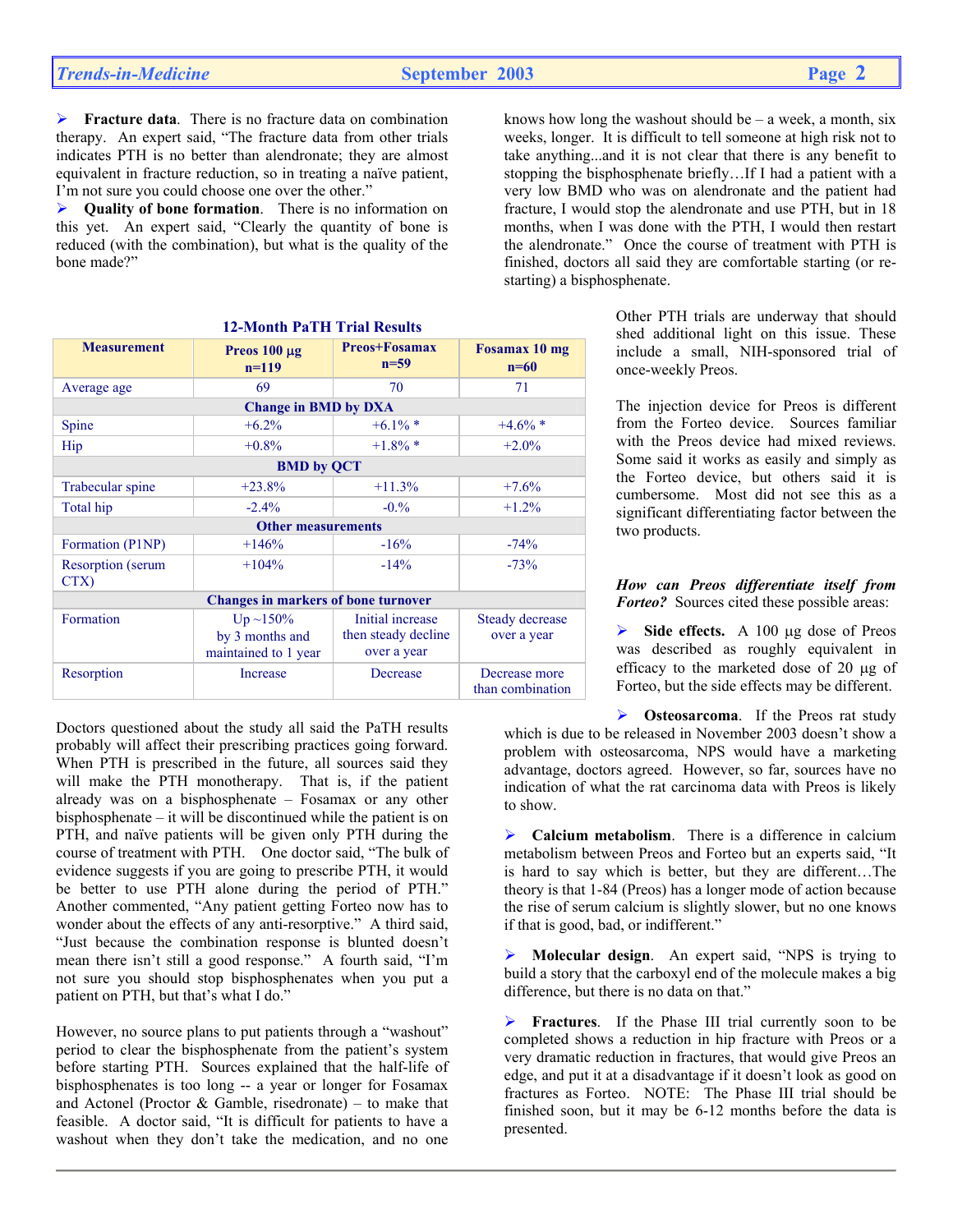¾ **Data**. NPS will have data out to 24 months for PTH, and a source said this is a little longer data than is out for Forteo.

Price. Some sources speculated that NPS may price Preos below Forteo.

There have been no leaks about either the Preos Phase III data or the rat toxicity data, both of which are expected this fall. The likelihood of the rat data showing osteosarcoma is hard to predict.

**Pro:** There is a mechanistic reason for worrying that Preos, like Forteo, will show an increase in osteosarcoma, in rats: Rats continually grow, throughout their life. Their bodies do not move from the modeling stage to the remodeling stage as humans do.

**Con:** Researchers who made a retrospective analysis of a large group of osteosarcoma patients did not find any increased incidence of hyperparathyroidism, and another study of HPT patients actually found that death by cancer is reduced in this group. Furthermore, some researchers believe that there may be something in the 35-84 segment of the molecule that lessens the risk of osteosarcoma, so Preos might not have this problem (in rats) even though Forteo does.

# **LILLY**

#### **Evista (raloxifene)**

Lilly apparently sees the PaTH results as an opportunity to promote Evista, and a study of PTH after antiresorptive pretreatment (see Lilly's Forteo) added fuel to this fire. Lilly is expected to make a case for using a SERM, namely its Evista, instead of a bisphosphenate for low risk patients. The rationale is that if the patient worsens, the SERM is a better precursor for PTH than a bisphosphenate. In fact, some sources said Lilly has already started using this marketing tactic. A doctor said, "Lilly is saying, 'Don't start patients on a bisphosphenate, put them all on raloxifene.' But that is a very self-serving marketing message." And other doctors indicated they are still somewhat leery of SERMs. One explained, "SERMs make everyone nervous. They cause leg cramps and hot flashes, and are not as potent as bisphosphenates. My SERM use is not going up as a result of the PaTH trial."

#### **Forteo (teriparatide, PTH 1-34)**

Doctors questioned at this meeting said they have not been surprised at the uptake of Forteo. Several sources suggested that Lilly may have deliberately underestimated the demand because they believe Lilly should have anticipated the current level of sales. They pointed out that there was a large pent-up demand for Forteo – patients who had severe osteoporosis and/or had already failed bisphosphenates. One source also commented, "There are strong pockets of PTH users around the country." Another said, "There was a lot of pent-up demand because of patients who were unable to take oral bisphosphenates or who had side effects with them. There are

a lot of nursing home patients and GI-sensitive patients for which Forteo is an option."

The daily injections do not appear to be a problem. Doctors said the pen delivery system makes it easy for patients to selfadminister. They generally agreed that their use of Forteo is likely to continue to increase. A rheumatologist said, "The outlook depends on the public and on the company's advertising. Consumers are more sophisticated, and patients with a fracture on a bisphosphenate will be demanding to try Forteo. But insurance will be the real determinant."

A 12-month, Merck-sponsored study found that Fosamax 70 mg weekly is more effective than raloxifene 60 mg/day. The two drugs had a comparable incidence of side effects.

| % change     | <b>Fosamax</b> | <b>Evista</b> |
|--------------|----------------|---------------|
| Spine        | $+4.8\%$       | $+2.2\%$      |
| Total hip    | $+2.3%$        | $+0.8\%$      |
| Femoral neck | $+2.2\%$       | $+1.0\%$      |

A Lilly-sponsored study found that BMD rises more in Forteo patients who had previously been on Evista (Lilly, raloxifene) than those who had previously taken Fosamax. The study looked at women who had been on one of those two drugs but agreed to stop during an 18-month course of Forteo. The researchers found that all bone turnover markers were suppressed more in women pre-treated with Fosamax than with Evista, though the differences diminished over a year. They concluded that prior Evista treatment did not alter the Forteo response, but prior Fosamax treatment resulted in an early delay in bone turnover response, unexpected early BMD changes, and much less BMD incremental gain after 18 months.

| <b>Measurement</b>                  | Forteo $20 \mu g/day$<br>after<br>Fosamax 10 mg/day<br>$n=33$ | Forteo $20 \mu g/day$<br>after<br>Evista 60 mg/day<br>$n=26$ |  |  |
|-------------------------------------|---------------------------------------------------------------|--------------------------------------------------------------|--|--|
| Average age                         | 71.2                                                          | $68.8*$                                                      |  |  |
| <b>BMI</b> baseline                 | 23.4                                                          | $23.8*$                                                      |  |  |
| Months of prior<br>therapy          | 29.3                                                          | $29.0*$                                                      |  |  |
| <b>Baseline</b> spine<br><b>BMD</b> | $-2.3$                                                        | $-2.5*$                                                      |  |  |
| Mean change in lumbar spine BMD     |                                                               |                                                              |  |  |
| At 6 months                         | $+0.7%$                                                       | $+5.7%$                                                      |  |  |
| At 18 months                        | $+4.2%$                                                       | $+10.2%$                                                     |  |  |
| Mean change in total hip BMD        |                                                               |                                                              |  |  |
| At 6 months                         | $-1.6\%$                                                      | $+0.5\%$                                                     |  |  |
| At 18 months                        | $+0.3%$                                                       | $+1.8%$                                                      |  |  |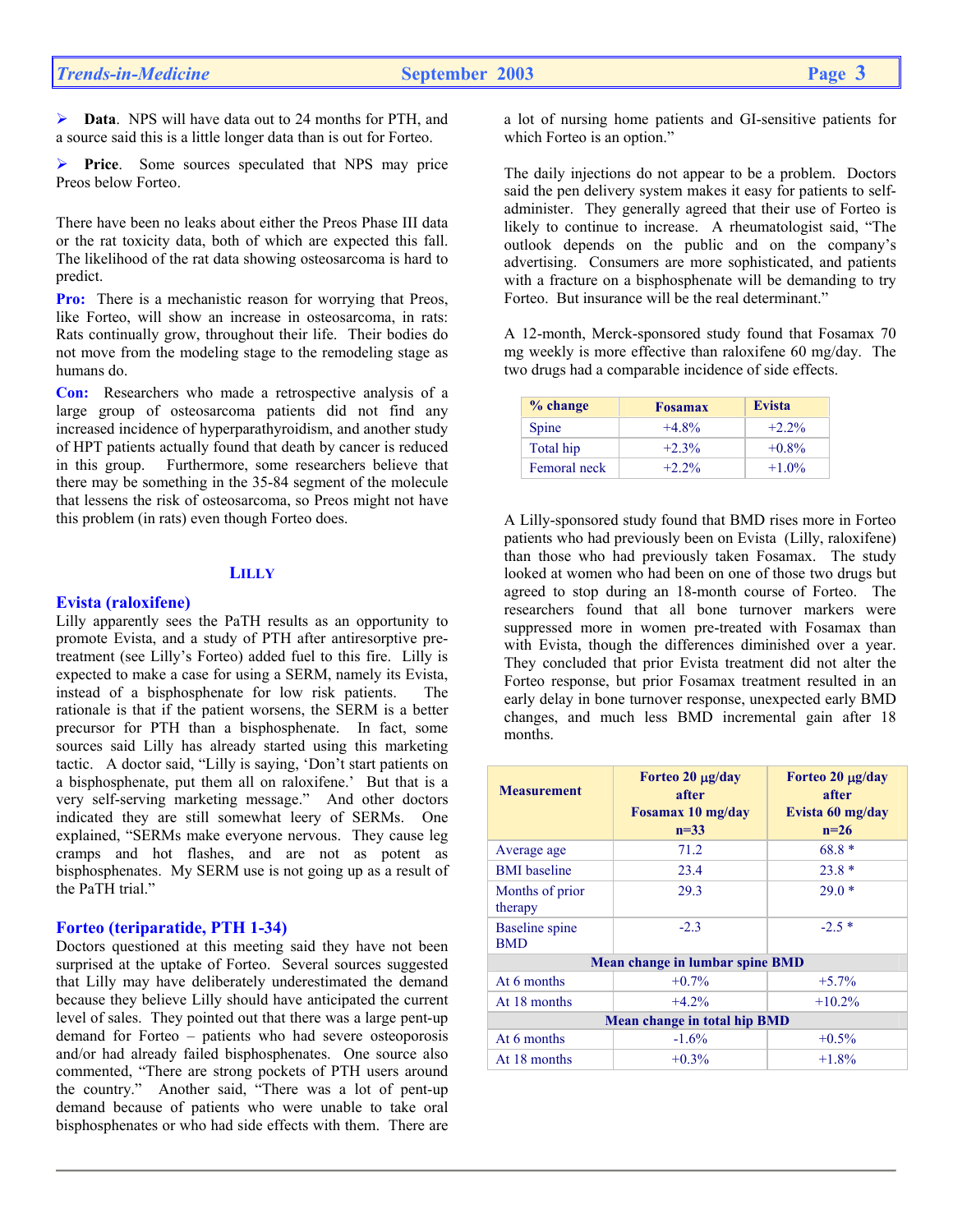Researchers offered two explanations for this big difference between pre-treatment with Evista and Fosamax:

- **1.** Fosamax could lessen Forteo's early anabolic effect.
- **2.** Fosamax has produced highly mineralized bone with closed resorption space: (a) Forteo opens a larger new resorption space, and (b) in each BMU, Forteo replaced highly mineralized bone with new, less mineralized bone.

The market for PTH could expand substantially if PTH is proven to aid in the healing of fractures not related to osteoporosis. Lilly reportedly is starting a trial to see if shortterm PTH use (two to three months) can speed fracture healing, especially hip fractures. A source said the trial design has not yet been approved by the FDA, but he predicted that enrollment would be quick, and the duration of the trial could be relatively short.

A 126-patient study was presented looking at PTH daily (25 µg) vs. cyclic (both combined with Fosamax) vs. Fosamax alone for osteoporosis. The Forteo cycles were three months on, followed by three months off, repeated. The women had been on Fosamax an average of three years before starting this study. Researchers found that, in the presence of Fosamax, PTH stimulated bone formation and resorption and increased spine BMD over 15 months. Cyclic PTH produced bursts of bone formation with a lesser increase in bone resorption, and BMD changes similar to those seen with daily PTH treatment. An investigator commented, "Our data imply that early stimulation of bone formation may be more important than the later activation of bone remodeling for bone density accrual in the spine…Cyclic challenges with PTH might be an efficient and economic way to use PTH for persistent osteoporosis after established Fosamax treatment."

A researcher was asked to explain the lack of blunting of the anabolic effect with daily PTH that was found in the PaTH trial. She replied, "This is a different study design. In PaTH, patients were previously untreated. Here, we are looking at patients pre-treated with alendronate for an average of three years, and the stability of our patient population in contrast to the dynamic situation of newly administered antiresorptives sets up a different outcome…We can't assess blunting in our study because there was no PTH-only arm…but the bone density change in PaTH was similar to the bone density change we saw in our study."

Another study compared the effects of daily Forteo  $(20 \mu g)$  vs. daily Fosamax (10 mg) on bone remodeling and bone density in 203 osteoporotic women. The study found no statistically significant reduction in back pain overall with Forteo, but Forteo was superior at reducing back pain in the women with the most severe pain. Increases in aBMD and vBMD at the lumbar spine were greater with Forteo than with Fosamax. Forteo also seemed to decrease the incidence of pain compared to Fosamax.

A poster reported that Forteo lowered the incidence of new or worsening back pain. The study was based on 1,637 women from the Fracture Prevention Trial who had prior vertebral fractures.

## **Measurement** Placebo Forteo Relative Risk **Reduction Risk of Back Pain**  Any 123 91 26% Moderate-severe 90 62 31% Severe 28 12 57% **Risk of Back Pain and New Vertebral Fracture**  Any 29 5 83% 1 vFracture 18 18 4 78%  $>1$  vFracture  $11$  1 1 91% Moderate or severe vFracture 23 0 100<sup>%</sup>

## **AMGEN**

#### **PTH-FC**

Amgen is working on a PTH formulation that would be given weekly or less frequently, PTH(1-34)-Fc. There were several posters on this compound, which an Amgen official said is still in preclinical development, including:

- 1. A study which found that PTH-Fc (administered twice a week) restores bone mass in aged osteopenic ovariectomized rats.
- 2. A study which found PTH-Fc restores BMD and bone strength in aged osteopenic ovariectomized rats with and without estrogen supplementation.
- 3. A study which found that PTH-Fc increases BMD in cynomolgus monkeys.

## **OPG (osteoprotegrin)**

The company has been working on different OPGs, and the lead agent appears to be AMG-162, and it is in Phase I. It is a humanized monoclonal antibody that would be used like PTH for osteoporosis and bone metastases by subcutaneous injection. One injection reportedly has a six-month effect.

## **Cinacalcet (AMG-073)**

Cinacalcet (a small, oral, twice-daily pill), a joint effort of Amgen and NPS Pharmaceuticals, was filed with the FDA on September 8, 2003 for the treatment of secondary hyperparathyroidism (PHT) in renal failure patients. The Phase III data for this indication is expected at the American Society of Nephrology meeting in November 2003. Sources said Cinacalcet is likely to replace Calcigex and vitamin D analogs, but not phosphatase binders like Genzyme's Renagel. Doctors predicted that uptake would be gradual, but they do not expect reimbursement to be an issue for appropriate patients.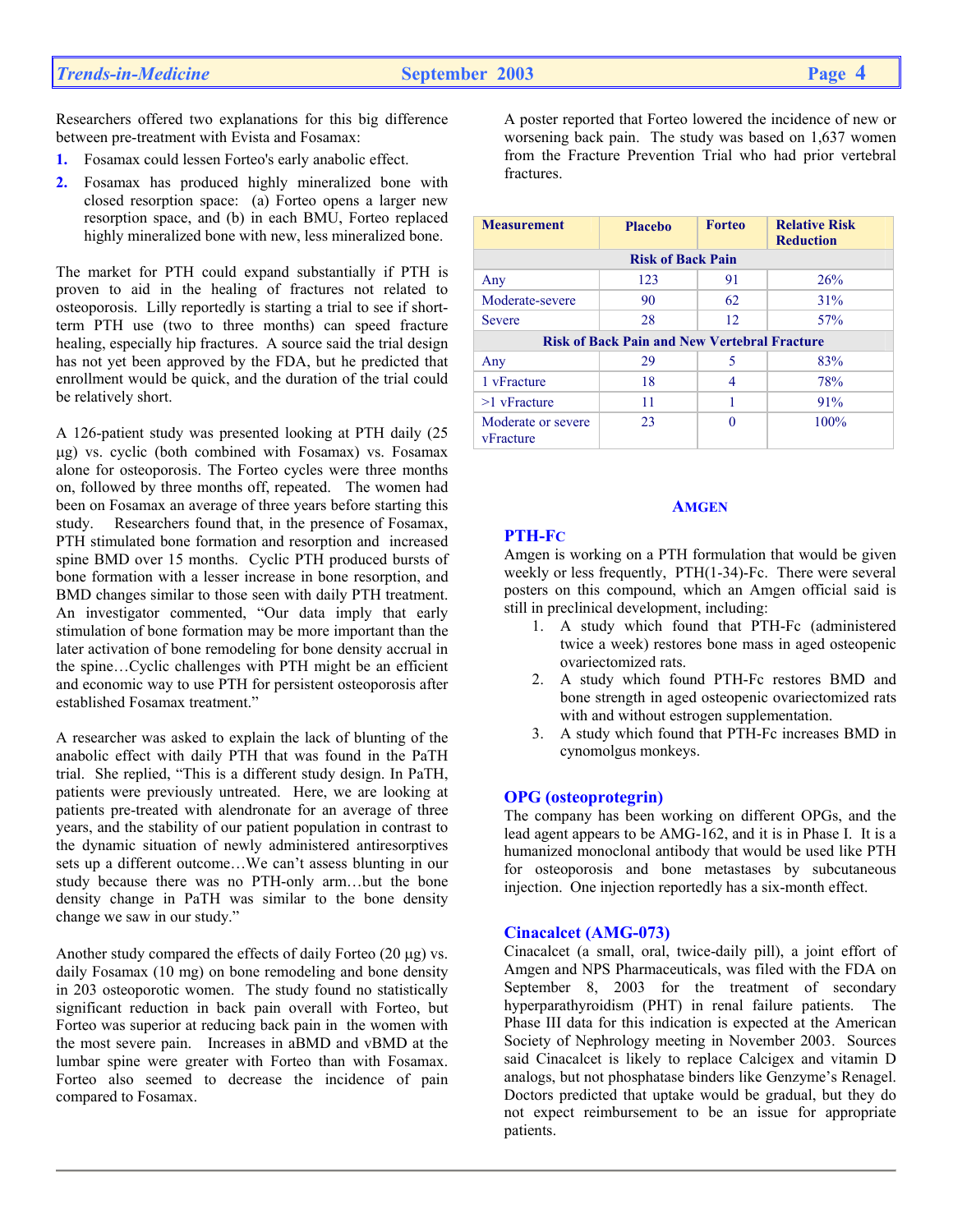Cinacalcet also looks very promising for the management of primary hyperparathyroidism (PHPT). In early studies in PHPT, Cinacalcet produced a very rapid effect that also came back quickly, indicating this is a reversible chemical action. Data presented in 2002 indicated Cinacalcet normalized serum calcium, which is associated with a decrease in serum PTH levels.

New, long-term data was presented at ASBMR from the open label phase (Study B) of a trial on Cinacalcet in PHPT. In the first phase of this trial (Study A), 78-patients were randomized to either Cinacalcet or placebo and followed for 52 weeks. In the open label phase (Study B), 45 patients (24 prior placebo and 21 prior Cinacalcet) were followed for another two years. A researcher explained, "When placebo patients were put on Cinacalcet, there was a rapid return of serum calcium to the normal range and no difference between the two groups (prior placebo vs. prior Cinacalcet)…Lumbar spine BMD was maintained for three years on this drug. At the femoral neck and forearm, there was some loss with placebo over the first year and then a continued slight loss, but there was also some loss in the (prior) Cinacalcet patients…Over three years, Cinacalcet normalized serum calcium, reduced plasma iPTH, increased serum phosphorus within the normal range. BMD at the spine did not change. BMD at the hip and radius decreased somewhat. It was safe and well-tolerated. "

| <b>Adverse Events in Study B of Cinacalcet in PHTP</b> |  |
|--------------------------------------------------------|--|
|--------------------------------------------------------|--|

| <b>Adverse Event</b> | <b>Cinacalcet</b> | <b>Placebo</b> |
|----------------------|-------------------|----------------|
| <b>Myalgia</b>       | $2.4\%$           | 25%            |
| Headache             | 10%               | 38%            |
| Nausea               | 29%               | 17%            |
| Arthralgia           | 14%               | 25%            |

About 200,000 Americans suffer from PTHP, and an expert estimated that as many as 50% of these may benefit from Cinacalcet. He said, "The curative therapy for PTHP is surgery. If surgery is done correctly, and all goes well, it is curative, by and large. But some patients are not appropriate for surgery, refuse surgery or fail surgery. At the moment, there is no good therapy for that group, so this is a new set of agents, which will be very important in managing these patients."

Cinacalcet also may have utility in patients with parathyroid cancer who metastasize. Currently, there is no treatment available to bring down the calcium level in these patients. Cinacalcet won't cure the cancer, but it can bring the patient's serum calcium into the normal range, which is important because hypercalcemia produces confusion, drowsiness, loss of consciousness and eventually death."

## **NOVARTIS'S Zometa (zoledronate)**

Two fracture trials are underway that should determine whether 5 mg zoledronate can be given once yearly by infusion.

¾ **HORIZON-PFT.** This is a study of 7,406 patients (age 65-89) with low BMD and/or a previous vertebral fracture. Patients were not excluded for current or previous HRT or SERM use, but PTH use was an exclusion. The last patient was recruited in June 2003, but it is a three-year trial with no planned, public, interim analyses, so the data is unlikely to be available until at least ASBMR2005. Patients were divided into two groups:

- Stratum  $1 3,106$  patients not receiving usual care osteoporosis treatment at baseline. The primary endpoint is vertebral fractures.
- Stratum  $2$  patients receiving usual care medications (HRT, SERM, calcitonin, calcitriol, etc.). The primary endpoint is hip fractures.

¾ **HORIZON-RFT.** This is a multinational, double-blind, placebo-controlled, parallel group study of 1,700 patients, looking at post-hip fracture patients. Reportedly, the trial had a hard time recruiting patients because getting patient consent proved problematic. An expert explained, "Elderly hip fracture patients can be confused for days, weeks or even permanently." The primary endpoint is clinical fracture, and the secondary endpoints are serum markers of bone turnover, quality of life, ability to perform the activity of daily living, pain and cost effectiveness. The percent change in BMD of the non-fractured hip by DXA will be assessed in 600 patients. The study will complete once 303 patients have been diagnosed with a clinical fracture.

#### **PROCTOR & GAMBLE'S Actonel (risedronate)**

P&G is planning a study of risedronate plus Forteo. A doctor said, "P&G claims Actonel has a shorter half life than Fosamax – in bone and in serum, but that may be a feature of when the half-life measurement is taken." The company is emphasizing the shorter serum half-life as a reason to start new patients on Actonel (instead of another bisphosphenate)."

A cost-effectiveness study of Actonel was sponsored by P&G in Germany. Researchers found the cost for an averted hip fracture there to be 33,856 euros, and the cost per QALY gained 35,690 euros, both of which are below the generally accepted threshold of 50,000 euros.

Bisphosphenates currently are contraindicated in patients with a creatinine level <30, but a study at ASBMR challenged that assumption and could lead to a label change for risedronate if not all bisphosphenates. The study was an analysis of pooled data of 9,883 patients from eight risedronate trials. Researchers found that risedronate 5 mg results in no change in kidney function, even in patients with a creatinine <30.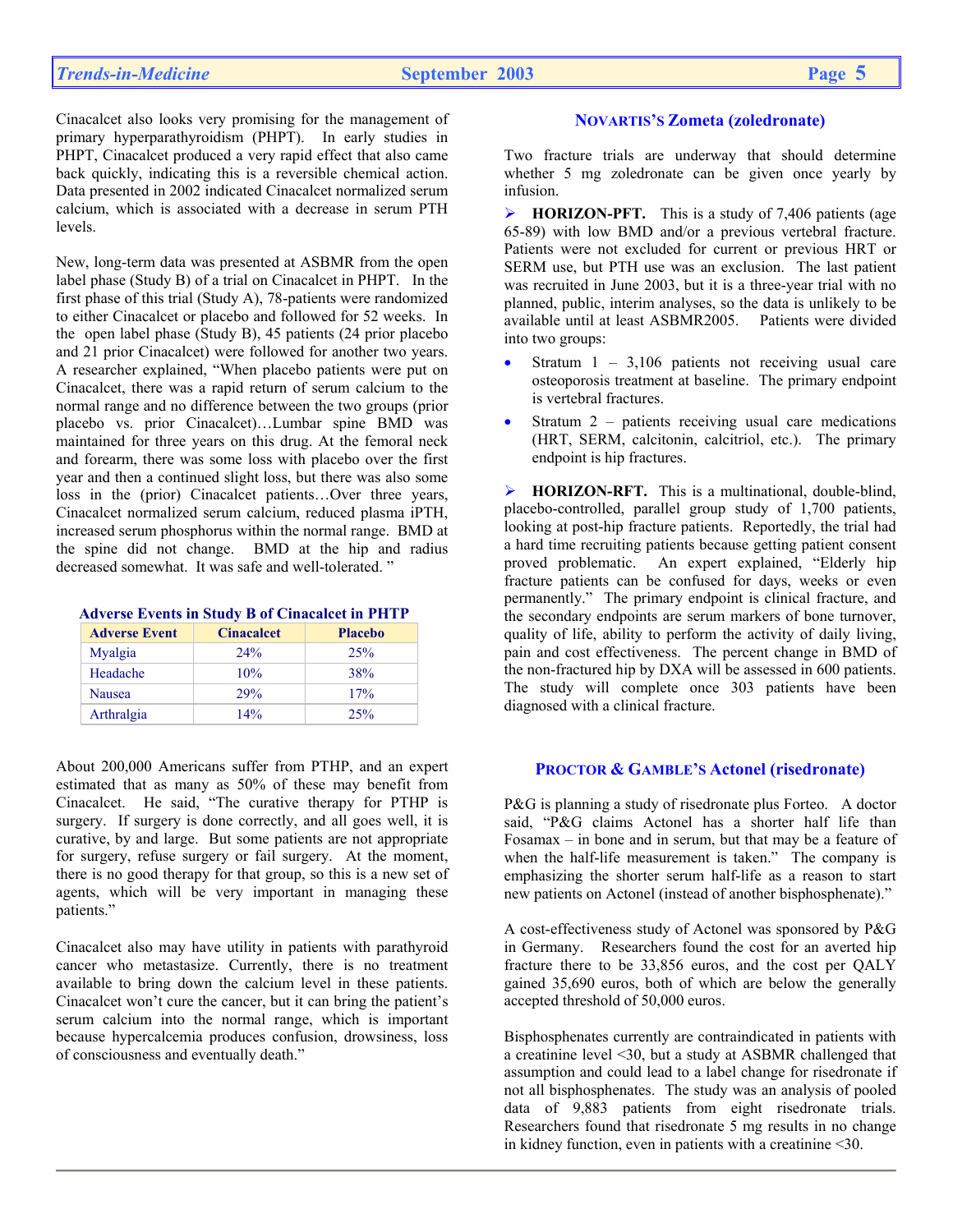## **ROCHE/AVENTIS' Bonviva (ibandronate)**

Roche has FDA approval for a 2 mg immediate-release, oncedaily tablet but has not launched it, and experts said the company will not launch that formulation, at least not in the U.S. Doctors are not surprised. They pointed out that ibandronate is slightly less effective than daily Fosamax or Actonel, and the QD formulation would be hard to market against weekly Fosamax or Actonel. An expert said, "It is not being sold because the company is looking for longer intervals. The ultimate goal is once a month or once every three months." Another expert said, "Novartis is conducting a monthly dosing study as well as a study of IV once every three months. They are hoping to bridge the lack of fracture data in the IV study with data on the daily oral formulation, but I don't know if that strategy will work." A third expert said, "Roche is testing once-every-two-months and once-everythree-months infusions, and that's what it is going for. The market is patients who can't tolerate any oral bisphosphenates, scleroderma patients, Barrett's esophagus patients, etc. It's a rather niche market."

#### **WYETH**

#### **Rapamune (rapamycin)**

A poster found that, in young rats, giving rapamycin alone or with either cyclosporine or prednisone adversely affected differentiation in growth plate cartilage. Rapamycin decreased body weight and height and lowered serum PTH. The researchers concluded that use of rapamycin as a longterm maintenance immunosuppressant agent in infants and growing children requires close monitoring.

#### **LRP5**

There was no new data on Wyeth's efforts to produce an Lrp5 blocker. Creighton, Genome Therapeutics and Wyeth were collaborating on high throughput screening to find a pharmacologic agent that will mimic this disorder by doing what the mutation does – block the Lrp5 protein receptor, and a researcher said agents have been identified and are now being evaluated at the chemistry level.

## **Bazedoxifene,** a new SERM

This is being explored as:

- Monotherapy for treatment and prevention of osteoporosis. Two, three-year Phase III trials are underway.
- Combination therapy of bazedoxifene+estrogen (in a single pill) for treatment of the symptoms of menopause data for the prevention of osteoporosis. There will be Phase II combination data at the International Osteoporosis Federation's European Symposium on Clinical and Economic Aspects of Osteoporosis and Osteoarthritis meeting in Nice, France, in November 14- 17, 2003.

## **THE REGULATORY PERSPECTIVE: THE FDA**

#### *Several FDA officials participated in a session at the meeting. Among the things they explained were:*

 $\triangleright$  The FDA is in the process of updating the guidelines in osteoporosis research. The first step was an advisory committee meeting in September 2002. That advisory committee concluded:

- Placebo is a misnomer as trials now must include background treatment with calcium and vitamin D.
- Placebo-controlled fracture trials are acceptable in patients with relatively low fracture risk but not in higher risk patients.
- There was no consensus on the use of surrogate markers for predicting fracture risk.

Within the next month the FDA will issue a request for comment on current osteoporosis guidelines, and that will be another step in changing the guidelines.

 $\triangleright$  The FDA is considering, as a part of the new osteoporosis guidelines, a reduction in the length of trials required from three years to two years. An official said, "We are not saying you can take a three-year study and give it to us in two years, but future guidance may make two-year studies available."

 $\triangleright$  There continues to be a strong emphasis on preclinical data, and that is unlikely to change.An official commented, "If we entertain shorter trials, then we may be more dependent on preclinical studies." Another official added, "If trials are shorter, there also may be more reliance on Phase IV (postmarketing) trials. That is an option. We are slightly leery of that because they don't always come to fruition as we ask."

Non-inferiority trials must be in the same class of drug  $$ for example, between two bisphosphenates.

¾ A Pfizer official asked how one trial could be used for multiple indications that fall under the jurisdiction of different divisions of the FDA" It is out of our cost range to run 10 pivotal trials. Is there a road forward on how to get a true benefit from drugs in the label without multiple studies?" An FDA official responded, "It takes some coordination with the FDA divisions involved, but it can be done in a single study. It would require separate meetings, where we look at osteoporosis and our GYN colleagues look at their areas, etc. It is possible, but it is extremely difficult."

 $\triangleright$  The Endocrinologic & Metabolic Drugs Advisory Committee will meet on October 7, 2003, to discuss estrogen's effect on bone.